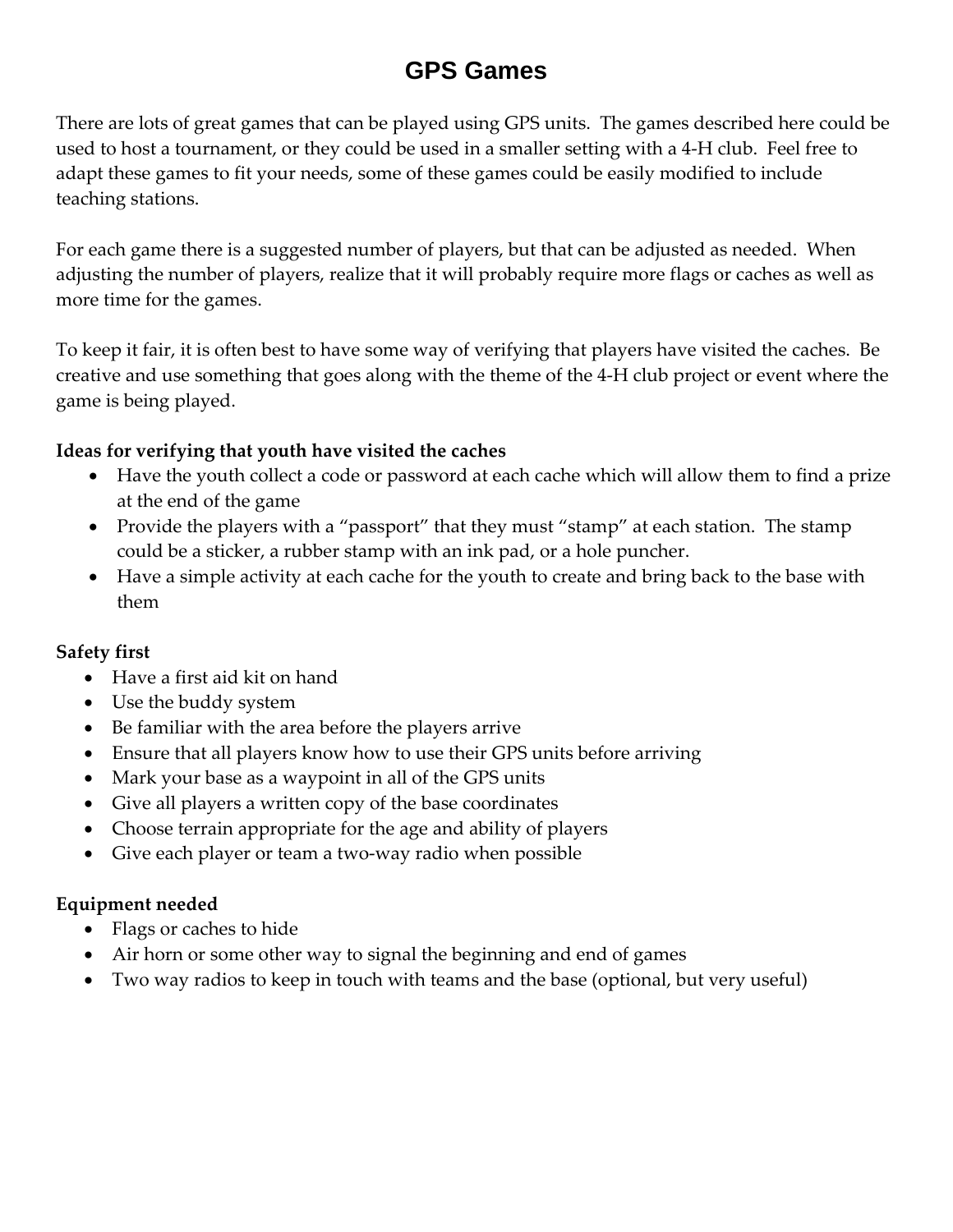### **Seeker**

2‐4 players

One team places multiple flags or caches into the search area and returns to base. Upon returning to the base the other team hunts for them.

When using flags either:

- Give coordinates of all flags to the seekers
- Write the coordinates to another flag on each flag placed

When using caches:

- Each cache should contain the coordinates of another cache
- All caches must be referenced from at least one other cache
- Only one waypoint given the seeker at base camp

If played with three people in a round‐robin fashion, there will always be one person out hiding flags or caches, one seeker, and one waiting their turn; which promotes fast games.

# **Cache Race**

2‐8 players

#### **Setup**

- Choose beginning and end locations and record their coordinates using your GPS unit
- Create two separate paths from the staring point to the end and place caches along the way
- Place coordinates for the next stop on the path in each cache

### **Gameplay**

- Divide players into two teams
- Explain that their goal is to reach the end point before the other team
- Give each team the coordinates to their first stop on the way to the end point
- Each team then heads to their first waypoint where they will find coordinates to the next

# **Capture the Cache**

2 or 4 players

Two teams start on opposite ends of the designated playing area. At the sounding of the horn, both teams rush to the cache of the opposing team and obtain the coordinates to the winning waypoint.

The winning waypoint should be marked low to the ground with a flag and may be located anywhere roughly centered between the caches.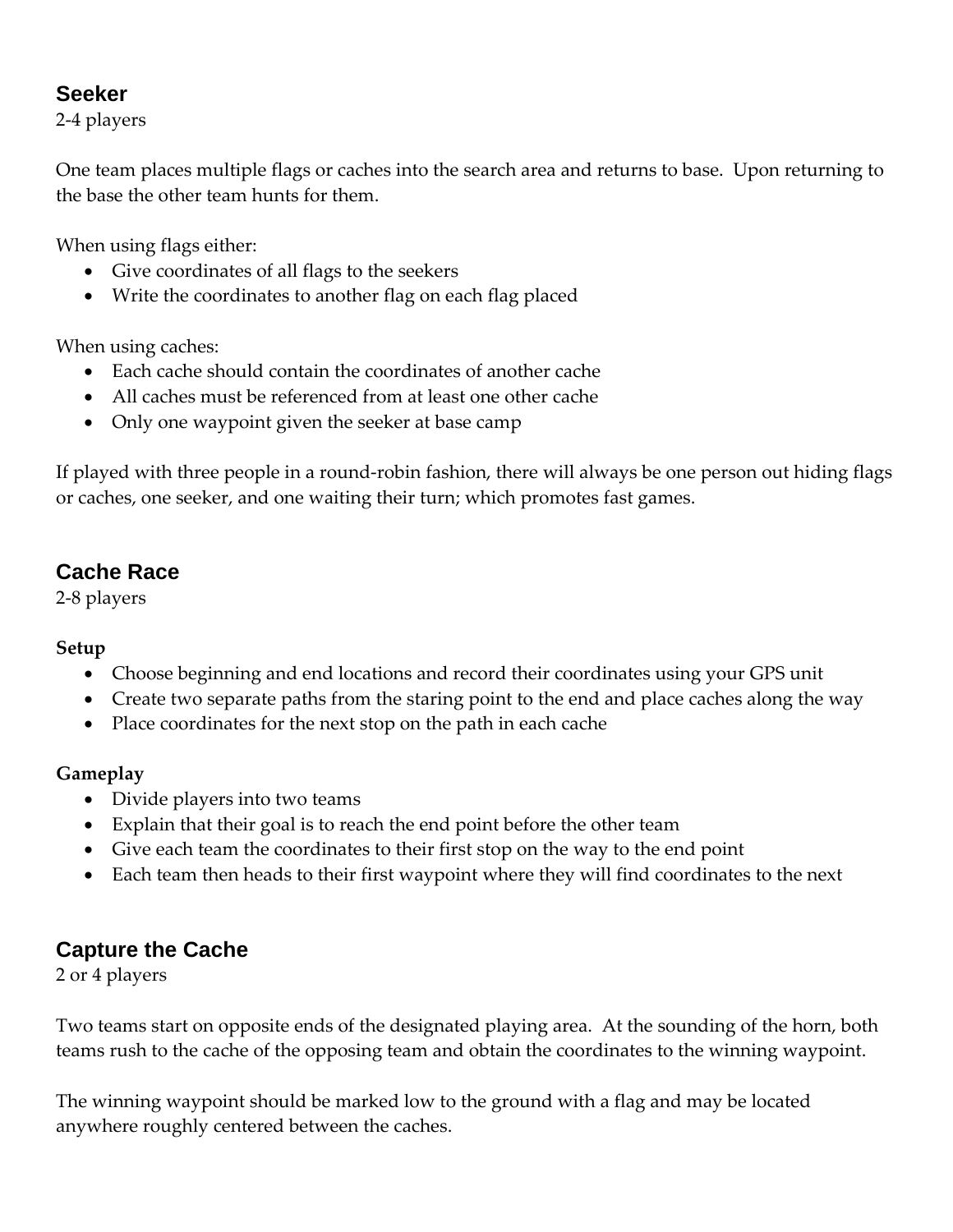# **Relay**

2 players

Two players navigate from waypoint to waypoint in one direction. Upon reaching the end of their respective route, each player will follow the alternate route taken by the other player back to base.

Whoever makes it back to base first wins.

# **CacheMaster**

2‐3 players

This game is best played with a very small number of people.

- One person is designated the CacheMaster
- The CacheMaster scouts ahead 5 minutes armed with 12 small caches and a radio.
- At 5 minute intervals the CacheMaster hides a new cache and radios the position to the players also carrying radios.

After hiding the final cache the CacheMaster is to return to base. Players take turns acting as the CacheMaster.

# **Domination**

2‐8 players

- Divide players into two teams
- One member from each team draws a random waypoint and navigates to the waypoint
- When a player reaches a waypoint, they are to retrieve the flag and return to base
- When the player returns to base, another team member draws a waypoint and retrieves the next flag

Note: An even number of flags should be used for this game.

The game ends when a team first returns with their half of the total number of flags.